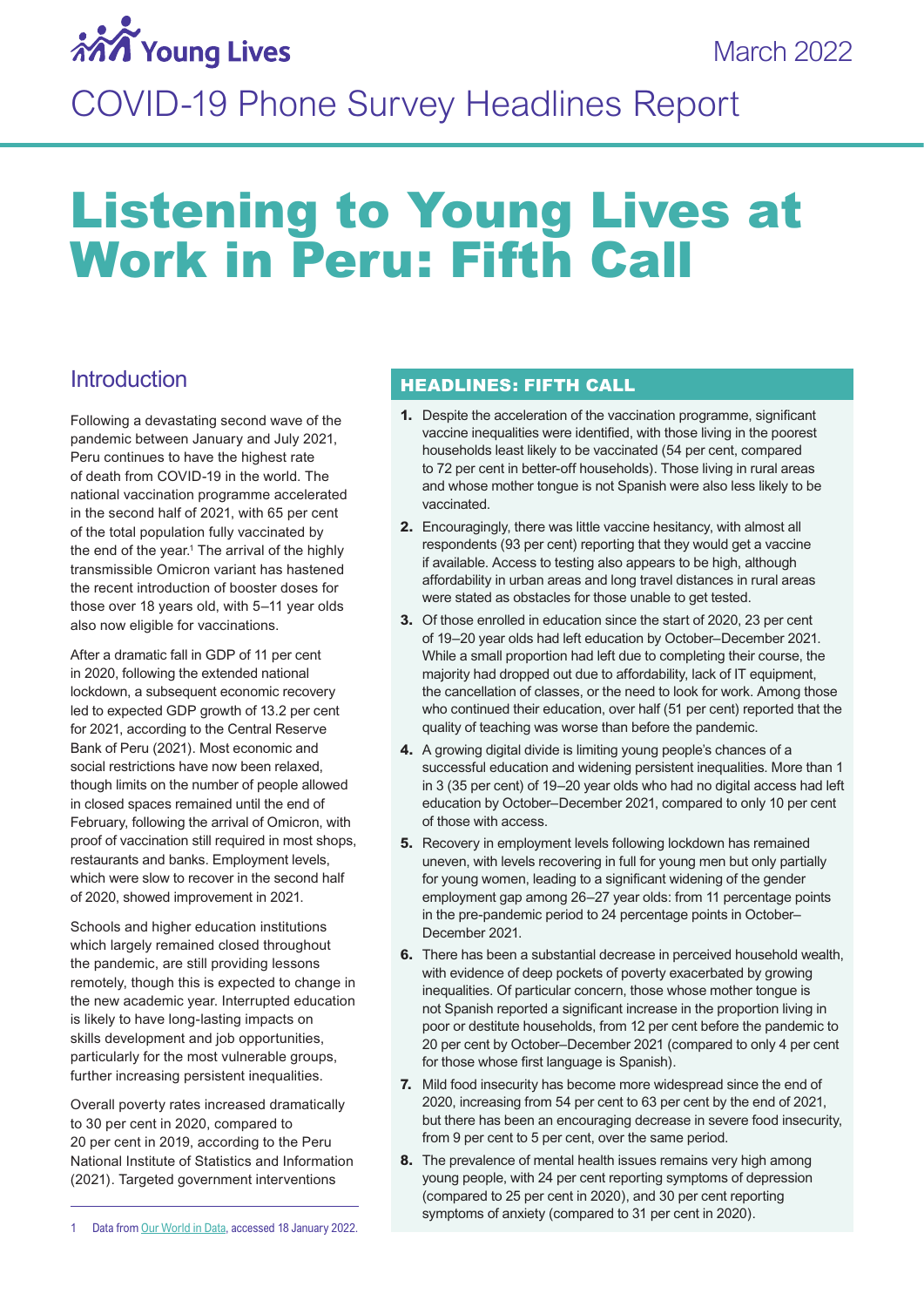were introduced in 2021 to alleviate hardship for families living in poverty, such as the *Peru Trabaja* programme (Peru Works) and the emergency cash transfer scheme *Yanapay Peru* (Help Peru), though the effectiveness of these schemes appears limited based on existing evidence (Curi-Quinto et al. 2021).

The political situation remains unstable. The new government led by President Pedro Castillo took up office in July 2021 after winning by a narrow margin, and lacking a majority in congress. Over the last six months, there have been four different prime ministers and numerous Cabinet changes, including three different education ministers. This has created great uncertainty about the orientation of future policies.

**[Earlier Young Lives research](https://www.younglives.org.uk/sites/default/files/migrated/YL-PolicyBrief-50-Jul21.pdf) in Peru showed that widening** inequalities and adverse economic and social impacts of the pandemic could [derail progress](https://www.younglives.org.uk/news/covid-19-derailing-progress-towards-sustainable-development-goals-sdgs-targeted-action) towards the Sustainable Development Goals (SDGs). In particular, the combined pressures of interrupted education, widespread stresses on household finances, food insecurity and a rise in the burden of mental health following the first wave in 2020, had a profound effect on young people from poor socioeconomic backgrounds, with a disproportionate impact on young women.

This report summarises the ongoing impact of the COVID-19 pandemic on the education, employment, food security and mental health of Young Lives respondents in Peru, tracked since 2001, and now 19–20 and 26–27 years old. Our findings are based on a preliminary version of the data collected during the fifth call of the Young Lives phone [survey,](https://www.younglives.org.uk/research-project/young-lives-work) conducted between October and December 2021.

## **Methods**

The fifth call of the Young Lives phone survey took place between 7 October and 15 December 2021, following a shorter [fourth survey call](https://www.younglives.org.uk/news/pandemic-inequalities-persist-diverging-experiences-young-people-ethiopia-india-peru-and) conducted between 4 August and 5 September 2021. A total of 2,178 young people were contacted: 1,664 from the Younger Cohort (aged between 19 and 20 years) and 514 from the Older Cohort (aged between 26 and 27 years). This corresponds to 86 per cent of the sample interviewed in the last face-to-face Young Lives survey in 2016.<sup>2</sup>

The Young Lives sample has national coverage and includes urban and rural areas. In the analysis below, respondents from both age cohorts are merged into one sample, unless otherwise stated. Our analysis is designed to assess how the impact of COVID-19 is affecting individuals with different socio-economic backgrounds and histories, and is informed by data collected from previous calls in our phone survey, alongside longitudinal data collected since 2001 through regular in-person surveys.

## **Results**

#### *1. The impact of COVID-19 on health*

#### COVID-19 infections and testing

**By October–December 2021, 47 per cent of Young Lives respondents believed that at least one member of their household had been infected since the virus outbreak in 2020,** a figure which has more than tripled since August–October 2020 (13 per cent), reflecting the devastating impact of the second wave in 2021. Those living in urban areas reported the highest level of suspected infections (51 per cent, compared to 31 per cent in rural areas), though there has also been a substantial increase for those living in rural areas (only 7 per cent were reported in August–October 2020).

**Access to testing appears to be very high, with most young people (94 per cent) reporting that they would be able to get a COVID-19 test if needed**. For the 6 per cent who believed they could not get a test, the most common reasons were related to affordability (particularly in urban areas) and because the test centres were too far away (particularly in rural areas). Overall, those living in rural areas were more likely to report they were unable to get tested (9 per cent), compared to those living in urban areas (5 per cent).

#### Vaccinations

**There has been a substantial increase in vaccination coverage among respondents, with 62 per cent reporting they had received at least one vaccine dose by October–December 2021, compared to only 7 per cent in August 2021,** reflecting the accelerated national programme during the second half of the year (Figure 1).

**Despite the overall increase, our results show significant inequalities in vaccination rates,** with a striking difference **between those living in better-off households (72 per cent) compared to those in the poorest households (54 per cent)**. <sup>3</sup> There are also significant differences between the vaccination rates of **those whose mother tongue is not Spanish (41 per cent), compared to those whose first language is Spanish (67 per cent).** Vaccination rates are also lower in rural areas (57 per cent) than urban areas (64 per cent).

While our results show significantly higher vaccination rates among 26–27 year olds, compared to 19–20 year olds, this may in part be related to the timing of interviews and vaccine eligibility (19–20 year olds only became eligible for vaccination in October 2021, when most survey interviews took place for this age group, whereas 26–27 year olds were eligible from September 2021 and were typically interviewed later).

Relative household wealth is determined using the [Young Lives wealth index](https://assets.publishing.service.gov.uk/media/5acb49bce5274a7f20e712c1/YL-TN43_0.pdf) measured during the Young Lives Round 5 survey, undertaken in 2015/16.

<sup>2</sup> In Call 5 we also administered two additional online surveys, for those with access to a smartphone and home internet, to collect information on: anthropometrics and food habits (these results will be analysed in a separate report as part of the SONGS project funded by PROCIENCIA, MRC, Newton Fund, and the British Embassy in Peru); and household-level GPS locations.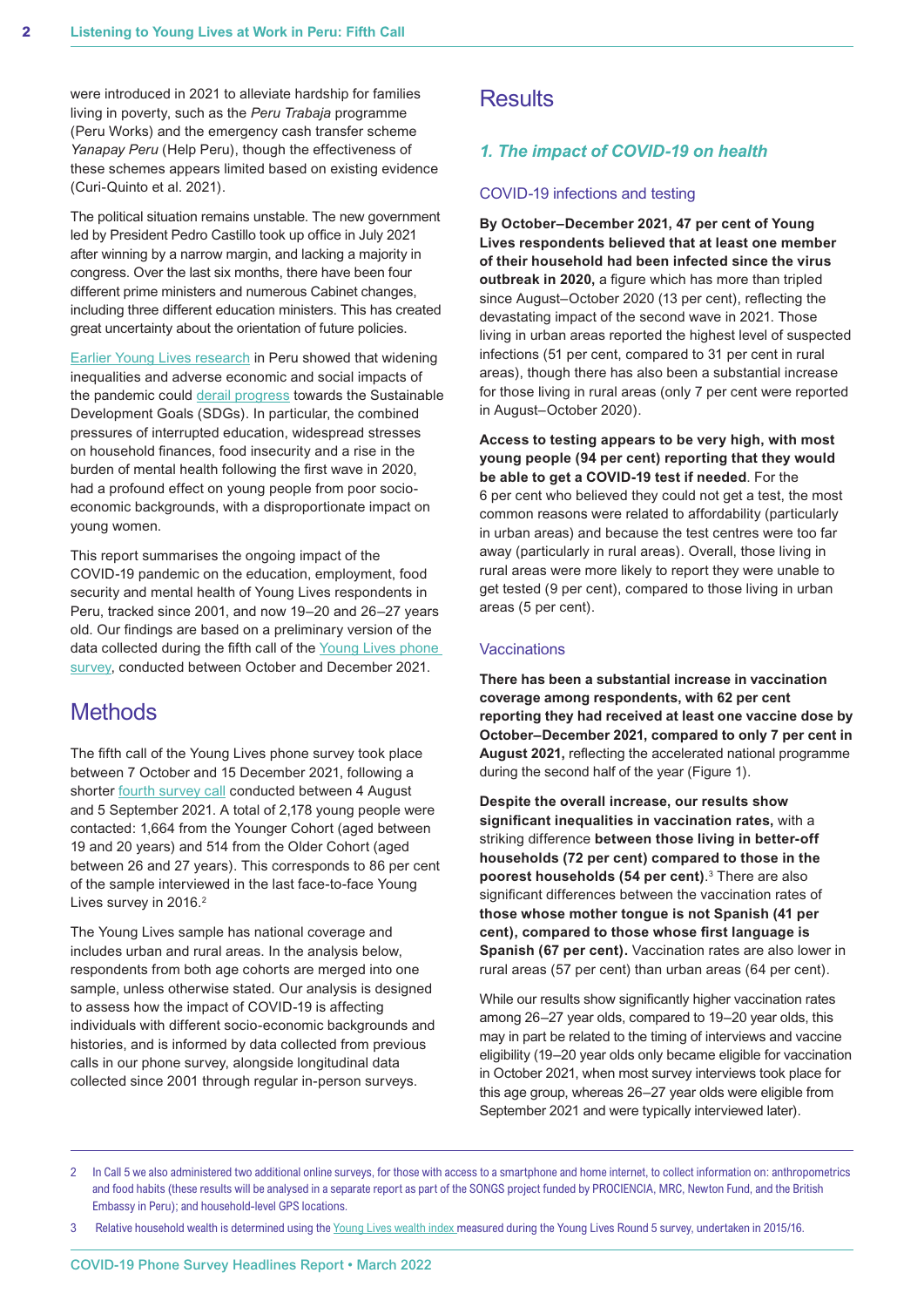

#### **Figure 1:** *Vaccination rates in August 2021 (Call 4) and October–December 2021 (Call 5)*

Note: Estimates use sampling weights.

**Encouragingly, there was little reported vaccine hesitancy, with almost all respondents (93 per cent) stating they 'somewhat' or 'strongly' agreed that they would get a vaccine if available.** Of the minority who disagreed, the most common reason was because of concerns over its safety and the potential for side effects.

#### *2. The impact of COVID-19 on education*

Despite the relaxation of some restrictions during 2021, **schools and higher education institutions have largely remained closed since the start of the pandemic,** and this continues to have a significant and unequal impact on education, particularly for students from poor households.

Our analysis of the impact of the pandemic on education focuses on the 60 per cent of the 19–20-year-old cohort who were enrolled in education at some point between the start of 2020 and the interview date in October–December 2021.

#### Enrolment and dropout

**Of those enrolled in education since the start of 2020, 23 per cent of 19–20 year olds had left education by October–December 2021.** Given their current age, some had left due to completing their course, but **19 per cent dropped out of education for other reasons.** A third of those who had dropped out had left due to an inability to pay tuition fees, with other common reasons being that they were

unable to attend remote lessons due to a lack of equipment, the cancellation of classes, and the need to look for work.

**A growing digital divide is limiting young people's chances of a successful education and widening persistent inequalities.**<sup>4</sup> The likelihood of dropping out before course completion was significantly greater among those without access to the internet; more than 1 in 3 (35 per cent) of 19–20 year olds who had no digital access (via a computer, laptop or smartphone) had left education by October–December 2021, compared to only 10 per cent of those with access on at least one device.

**Dropping out of education was also significantly more common among those whose mother tongue is not Spanish** (25 per cent, compared to 18 per cent for first-language Spanish speakers), and among young men (24 per cent, compared to 14 per cent for young women).

#### Quality of education

**Over half (51 per cent) of the 19–20-year-old students reported that the quality of teaching was worse than before the pandemic** (22 per cent reported it was the same, 7 per cent reported an improvement, and 19 per cent were unable to make a comparison). With schools and universities remaining closed and teaching continuing to be provided through online lessons, it is unsurprising that many young people believed that the quality of education had declined.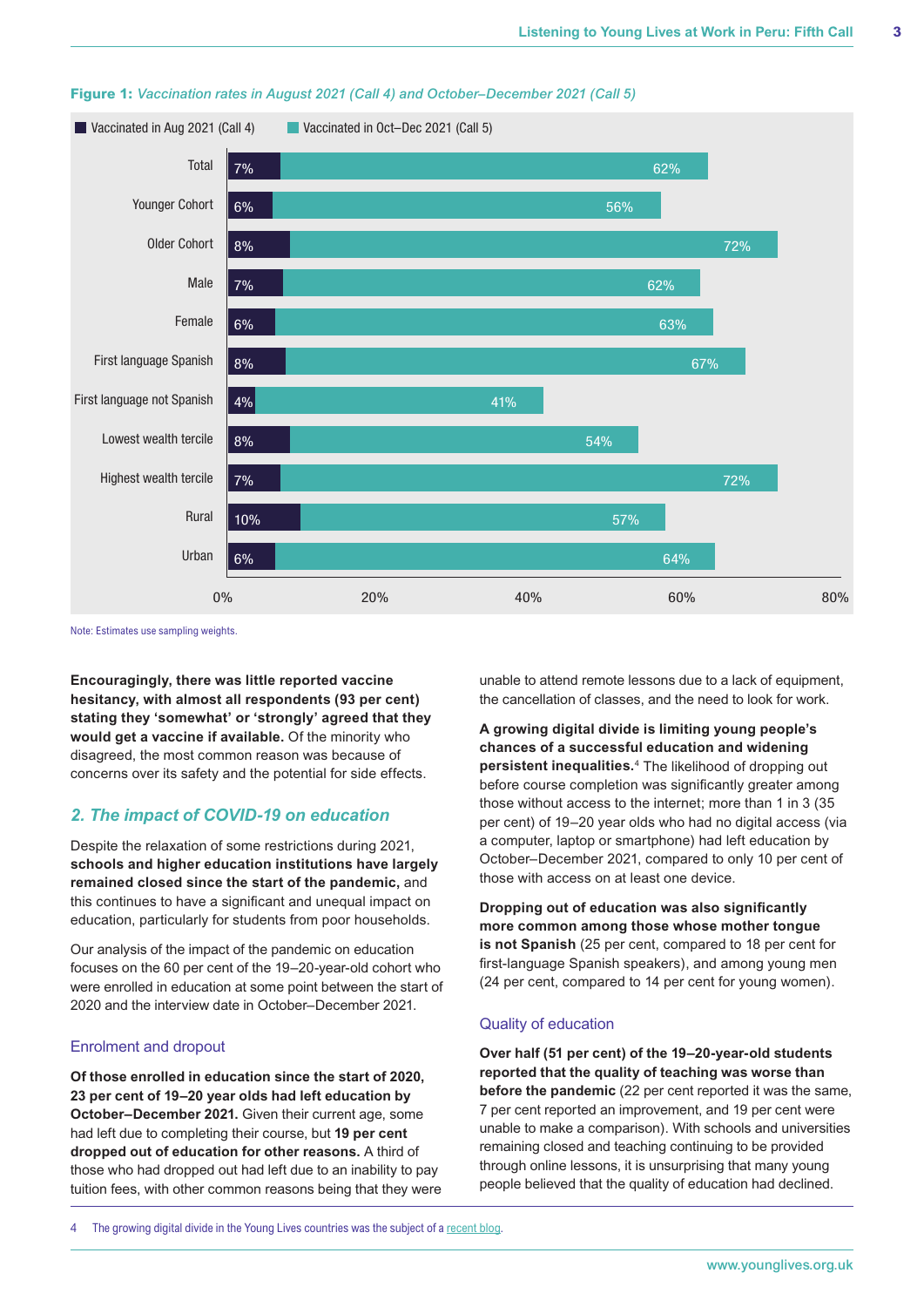#### *3. The impact of COVID-19 on employment*

The loss of work during the national lockdown in 2020 had a significant impact on both young men and young women, as shown in Figure 2, which focuses on the Older Cohort  $(26-27 \text{ year}$  olds).<sup>5</sup>

[Previous Young Lives findings](https://www.younglives.org.uk/sites/default/files/migrated/YOL-Peru-Headlines-PhoneSurvey3-Feb21-Final.pdf) showed a partial recovery in employment levels by the end of 2020, with evidence suggesting that the quality of jobs had deteriorated following the lifting of strict economic restrictions. Notably, 26–27-year-old women remained significantly behind pre-pandemic employment levels throughout 2020, with our analysis showing that the unequal burden of caring responsibilities for young women has directly contributed to gender disparities in employment recovery (Scott et al. 2021).

#### Gender employment gap

**There has been a further widening of the gender employment gap throughout 2021, increasing from 11 percentage points at the start of the pandemic to 24 points by October–December 2021.** Following their full recovery in employment by the end of 2020, 26–27-yearold men had maintained the same level by October– December 2021 (88 per cent, compared to a pre-pandemic employment level of 87 per cent), recovering from a modest decrease in March 2021 (84 per cent). By contrast, the employment level of 26–27-year-old women by October– December 2021 (64 per cent), was still 11 percentage points below its pre-pandemic level (76 per cent).

#### *4. The impact of COVID-19 on household wealth and food security*

#### Household wealth

To investigate changes in perceived household wealth, we asked respondents to categorise the wealth status of their household into poor/destitute, struggling, comfortable, or rich/very rich; we compared responses with those obtained in August–October 2020 (as part of Call 2) and just before the pandemic (recalled during the Call 2 interview). Figure 3 shows how perceptions of household wealth have shifted over the course of 2020 and 2021.

**There has been an overall increase in perceived levels of poverty and decreased subjective wealth since the start of the pandemic, with some signs of improvement since August–October 2020.** The number of individuals who consider their household to be struggling or poor/ destitute increased from 19 per cent before the pandemic, to 33 per cent in August–October 2020, with a modest reduction to 24 per cent by October–December 2021.

**Our evidence shows pockets of deep poverty exacerbated by growing inequalities**, with little evidence of recovery for households that were pushed into the bottom of the wealth distribution following the start of the pandemic in 2020, particularly among rural households.

**Of particular concern, those whose mother tongue is not Spanish reported a significant increase in the proportion living in poor or destitute households**, increasing from 12 per cent before the pandemic to 17 per cent by August–October 2020, with a *further* increase to 20 per cent by October–December 2021 (compared to only 4 per cent for first-language Spanish speakers).



**Figure 2:** *Percentage of 26–27 year olds in work since the beginning of the pandemic*

Note: Estimates use sampling weights.

5 The information for work status before the pandemic, during the 2020 national lockdown and in March 2021 is based on recalled employment status (recorded in Call 2 and Call 5). This includes 95 per cent confidence intervals around the share of those in work at each point in time.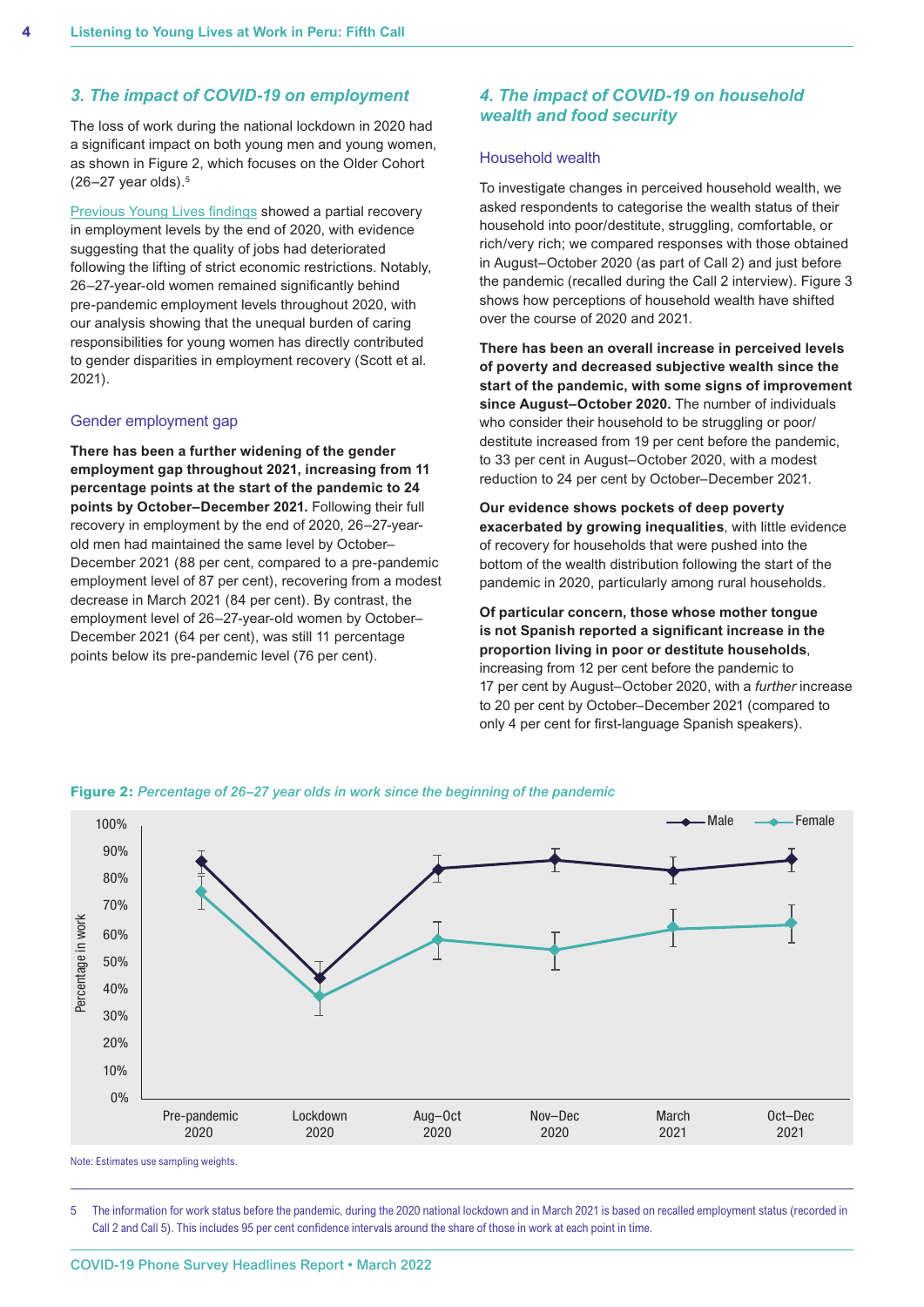| Poor/Destitute               |                                |                                                                | Struggle – never have quite enough |     |     | Comfortable – manage to get by |     | $\Box$ Rich/Very rich |     |          |          |  |
|------------------------------|--------------------------------|----------------------------------------------------------------|------------------------------------|-----|-----|--------------------------------|-----|-----------------------|-----|----------|----------|--|
|                              |                                |                                                                |                                    |     |     | <b>Total</b>                   |     |                       |     |          |          |  |
| Pre-pandemic                 | $ 4\% $                        | 15%                                                            |                                    |     |     |                                | 77% |                       |     |          | 4%       |  |
| Aug-Oct 2020                 | 7%<br>26%                      |                                                                |                                    | 65% |     |                                |     |                       |     | 2%       |          |  |
| Oct-Dec 2021                 | 6%<br>17%                      |                                                                |                                    |     | 76% |                                |     |                       |     |          | $1\%$    |  |
|                              |                                | <b>Younger Cohort</b>                                          |                                    |     |     |                                |     |                       |     |          |          |  |
| Pre-pandemic                 | $ 4\%$<br>15%                  |                                                                |                                    | 77% |     |                                |     |                       |     | 4%       |          |  |
| Aug-Oct 2020                 | 7%                             | 26%                                                            |                                    |     |     | 65%                            |     |                       |     |          |          |  |
| <b>Oct-Dec 2021</b>          |                                | 6%<br>18%                                                      |                                    |     |     | 75%                            |     |                       |     |          | $1\%$    |  |
|                              | <b>Older Cohort</b>            |                                                                |                                    |     |     |                                |     |                       |     |          |          |  |
| Pre-pandemic                 | 14%<br>$ 4\%$                  |                                                                |                                    |     | 77% |                                |     |                       |     |          | 5%       |  |
| Aug-Oct 2020                 | 8%<br>26%                      |                                                                |                                    | 64% |     |                                |     |                       |     | $2\%$    |          |  |
| <b>Oct-Dec 2021</b>          | 6%<br>17%                      |                                                                |                                    |     |     |                                | 76% |                       |     |          | 1%       |  |
|                              |                                | Rural                                                          |                                    |     |     |                                |     |                       |     |          |          |  |
| Pre-pandemic                 | 10%<br>25%                     |                                                                |                                    |     | 61% |                                |     |                       |     |          | 4%       |  |
| Aug-Oct 2020                 |                                | 15%<br>37%                                                     |                                    |     |     | 46%                            |     |                       |     |          | 2%       |  |
| Oct-Dec 2021                 |                                | 15%                                                            |                                    | 31% |     |                                |     | 54%                   |     |          | 0%       |  |
|                              |                                | Urban                                                          |                                    |     |     |                                |     |                       |     |          |          |  |
| Pre-pandemic<br>Aug-Oct 2020 | 2%<br>13%<br>81%               |                                                                |                                    |     |     |                                |     |                       |     | 4%       |          |  |
| Oct-Dec 2021                 | 24%<br>5%                      |                                                                |                                    |     | 69% |                                |     |                       |     |          | $2\%$    |  |
|                              | $4\%$<br>15%<br>79%            |                                                                |                                    |     |     |                                |     |                       |     |          | 1%       |  |
| Pre-pandemic                 |                                | First language is Spanish                                      |                                    |     |     |                                |     |                       |     |          |          |  |
| Aug-Oct 2020                 | 3%<br>13%<br>80%<br>24%<br>68% |                                                                |                                    |     |     |                                |     |                       |     | 4%<br>2% |          |  |
| Oct-Dec 2021                 |                                | 6%                                                             |                                    |     |     |                                |     |                       |     |          |          |  |
|                              |                                | 4%<br>15%<br>79%<br>1%<br>First language is other than Spanish |                                    |     |     |                                |     |                       |     |          |          |  |
| Pre-pandemic                 |                                | 12%<br>29%<br>57%                                              |                                    |     |     |                                |     |                       |     |          |          |  |
| Aug-Oct 2020                 |                                | 17%                                                            |                                    |     | 44% |                                |     |                       | 38% |          | 3%<br>0% |  |
| Oct-Dec 2021                 |                                | 20%                                                            |                                    |     | 33% |                                |     |                       | 48% |          |          |  |
|                              |                                |                                                                |                                    |     |     |                                |     |                       |     |          | 0%       |  |
|                              | 0%                             | 10%                                                            | 20%                                | 30% | 40% | 50%                            | 60% | 70%                   | 80% | 90%      | 100%     |  |

#### **Figure 3:** *Changes in subjective household wealth since the beginning of the pandemic*

Note: Estimates use sampling weights.

#### Food security

To analyse changes in food security and the presence of food insecurity over the course of the pandemic, we compared responses from November–December 2020 (Call 3) and October–December 2021 (Call 5). In both calls, we asked whether the respondent (or those in their household) had worried about running out of food in the past 12 months due to a lack of money, and also whether they had actually run out of food during that period. A 'yes' response to the first and second questions would be consistent with (at least) mild and severe food insecurity, respectively.6

**Mild food insecurity has become more widespread since the end of 2020, though there has been an encouraging decline in severe food insecurity.** By October–December 2021, 63 per cent of respondents had worried about running out of food at least once in the past year, an increase from 54 per cent in 2020.

**Those living in the poorest households and whose mother tongue is not Spanish were more likely to be**  **worried about running out of food**. Notwithstanding this, mild food insecurity had increased more among those living in the better-off households and whose first language is Spanish.

**Conversely, the percentage of respondents reporting severe food insecure** (measured as actually running out food) **decreased from 9 per cent to 5 per cent over the same period**. This is likely to be as a result of the relaxation of economic restrictions and lockdowns in 2021. Severe food insecurity decreased across all groups, with the largest reduction among those whose mother tongue is not Spanish.

#### *5. The impact of COVID-19 on mental health*

As in previous calls, we investigate the impact of the pandemic on young people's mental health using the Generalised Anxiety Disorder Assessment (GAD-7) to measure anxiety and the Patient Health Questionnaire (PHQ-8) to measure depression.7 Anxiety and depression are defined here as at least mild symptoms of either condition.

6 We used comparable questions from the Food Insecurity Experience Scale (FIES) used in Call 3 of the phone survey (Ballard, Kepple, and Cafiero 2013) and the Household Food Insecurity Access Scale (HFIAS) employed in Call 5 (Coates, Swindale, and Bilinsky 2007). Under the definition used in the HFIAS, worrying about having sufficient food to eat is consistent with at least mild food insecurity, whereas running out of food is consistent with severe food insecurity.

7 GAD-7 and PHQ-8 consist of seven and eight statements, respectively, recording if the respondents experienced any of the anxiety and depression symptoms listed and how often. To calculate the GAD-7 and PHQ-8 scores, values of 0, 1, 2, and 3 are assigned to the frequency of symptoms reported ('not at all', 'several days', 'more than half the days', and 'nearly every day') and summed. Mild anxiety or depression is defined using a 5-point threshold on either scale (Spitzer et al. 2006; Kroenke et al. 2009). The scales were adapted for use during a phone survey: see Porter et al. (2021) for details.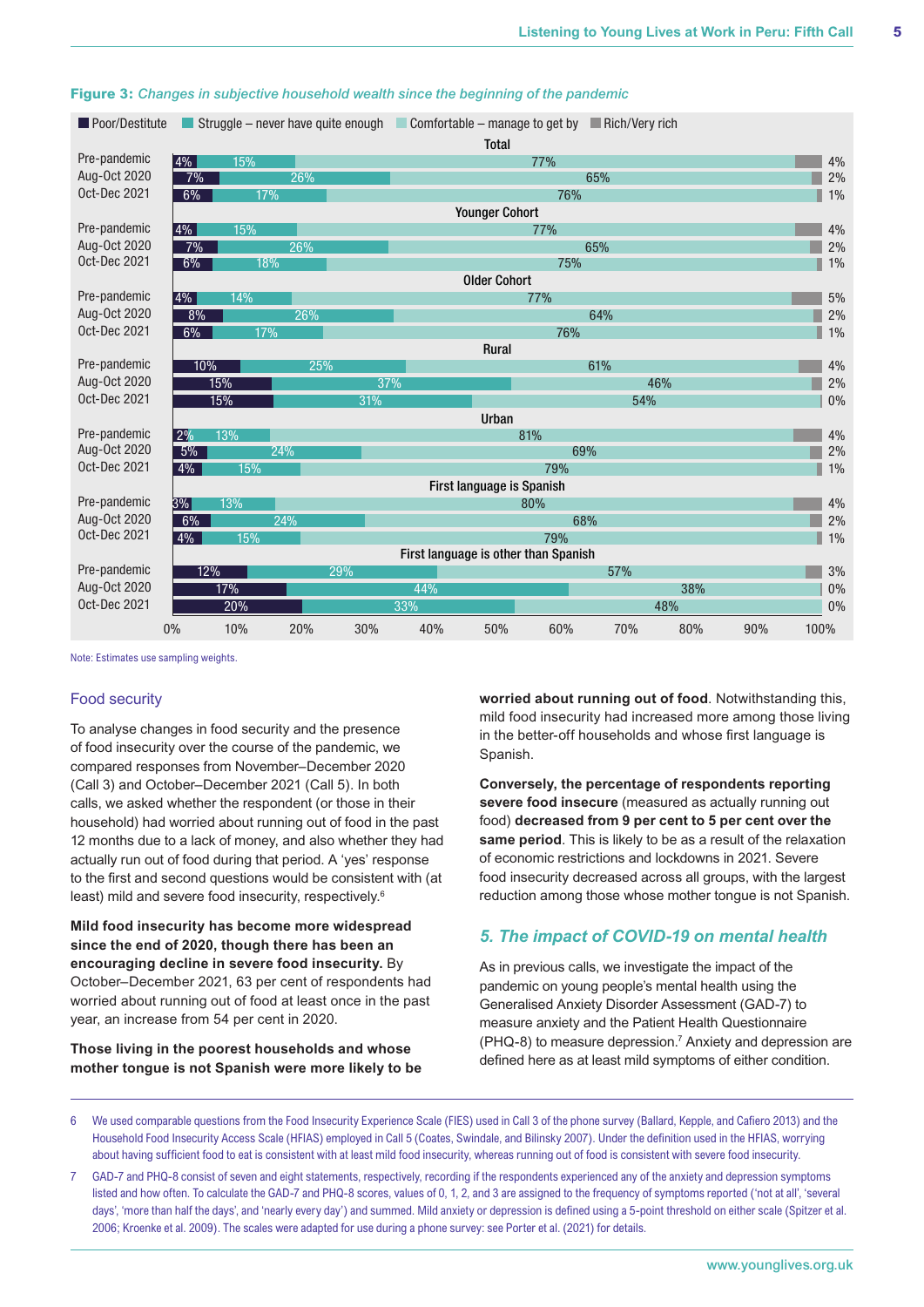**Young people in Peru continue to report the highest levels of depression and anxiety among the four Young Lives study countries**. Following a moderate decline in November–December 2020 (Call 3), rates of depression and anxiety remained largely the same by October– December 2021, **with 24 per cent reporting symptoms of depression (compared to 25 per cent in November– December 2020), and 30 per cent reporting symptoms of anxiety (compared to 31 per cent).** 

Although the burden of COVID-19 cases and pressure on the health system in Peru had subsided substantially by the end of 2021 (relative to the dramatic surge in cases earlier in the year), it seems reasonable to speculate that these events may still be affecting the mental health of the young people. Similarly, previous Young Lives evidence suggests a relationship between anxiety and depression with the level of food insecurity observed since the beginning of the pandemic (Porter et al. 2022).

## Concluding remarks

Nearly two years since the start of the pandemic, and following two devastating waves of COVID-19 that killed more than 200,000 people, there are reasons to be moderately optimistic. Most of the population in Peru is now vaccinated, employment levels appear to be on the road to recovery, and severe food insecurity has reduced.

However, several key challenges remain. The pandemic has widened inequalities in education, with the digital

divide leaving behind those without adequate access to the internet. Gender gaps in employment have deepened, partially due to an increase in domestic work and childcare responsibilities that disproportionately affect young women. Given these continued challenging circumstances, it is perhaps unsurprising that reported rates of depression and anxiety remain very high among young people.

From a policy perspective, the reopening of schools and higher education institutions remains of the upmost importance, alongside catch-up education programmes to help address learning losses and targeted support so that those who have been forced to drop out can return to their studies. Social protection and safety nets need to be strengthened across the country to help address widening inequalities, from enabling universal access to COVID-19 testing and vaccinations, to accessing appropriate childcare services to help get young women back to work. Our research suggests that emergency cash transfers are not effective social policy tools in this context (Curi-Quinto et al. 2021). It is critical to ensure that the new government puts in place effective policy responses to protect the most vulnerable, without which we may see many young people unable to recover, putting progress towards the Sustainable Development Goals even further off track.

We expect to visit the Young Lives families again in 2023 to monitor the long-term impacts of the coronavirus pandemic on young people's lives and well-being, as well as areas of recovery.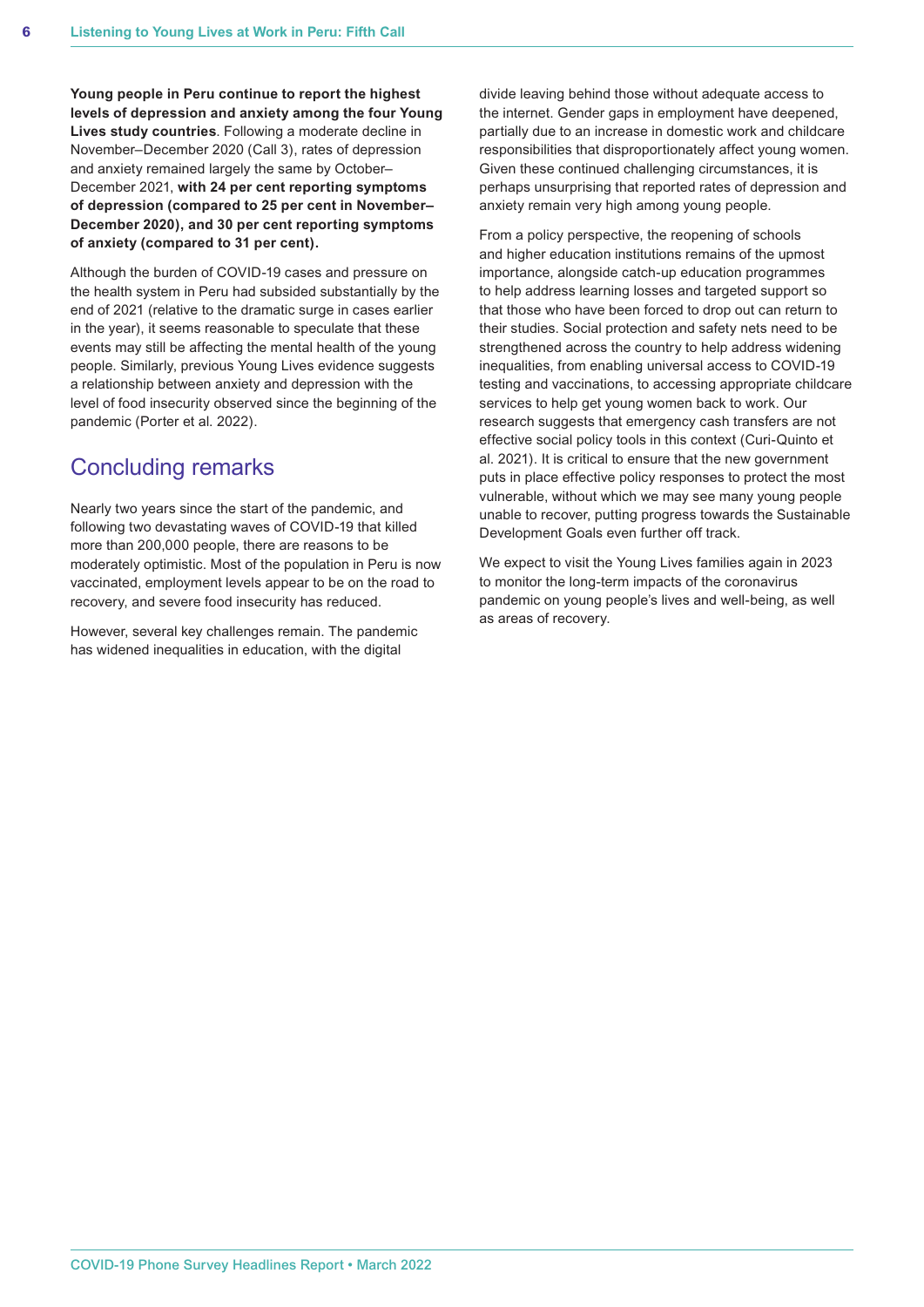## **References**

Ballard, T.J., A.W. Kepple, and C. Cafiero (2013) 'The Food Insecurity Experience Scale: Development of a Global Standard for Monitoring Hunger Worldwide', Rome: FAO, [https://www.fao.org/fileadmin/templates/ess/voh/FIES\\_](https://www.fao.org/fileadmin/templates/ess/voh/FIES_Technical_Paper_v1.1.pdf) [Technical\\_Paper\\_v1.1.pdf](https://www.fao.org/fileadmin/templates/ess/voh/FIES_Technical_Paper_v1.1.pdf) (accessed 7 February 2022).

Central Reserve Bank of Peru (2021) 'Inflation Report December 2021: Current Overview and Macroeconomic Projections 2021-23', [https://www.bcrp.gob.pe/docs/](https://www.bcrp.gob.pe/docs/Publicaciones/Reporte-Inflacion/2021/diciembre/reporte-de-inflacion-diciembre-2021.pdf) [Publicaciones/Reporte-Inflacion/2021/diciembre/reporte-de](https://www.bcrp.gob.pe/docs/Publicaciones/Reporte-Inflacion/2021/diciembre/reporte-de-inflacion-diciembre-2021.pdf)[inflacion-diciembre-2021.pdf](https://www.bcrp.gob.pe/docs/Publicaciones/Reporte-Inflacion/2021/diciembre/reporte-de-inflacion-diciembre-2021.pdf) (accessed 10 February 2022).

Coates, J., A. Swindale, and P. Bilinsky (2007) 'Household Food Insecurity Access Scale (HFIAS) for Measurement of Household Food Access: Indicator Guide (v.3)', Washington, DC: FHI 360/FANTA, [https://www.fantaproject.org/](https://www.fantaproject.org/sites/default/files/resources/HFIAS_ENG_v3_Aug07.pdf) [sites/default/files/resources/HFIAS\\_ENG\\_v3\\_Aug07.pdf](https://www.fantaproject.org/sites/default/files/resources/HFIAS_ENG_v3_Aug07.pdf) (accessed 7 February 2022).

Curi-Quinto, K., A. Sánchez, N. Lago-Berrocal, M. Penny, C. Murray, R. Nunes, M. Favara, A. Wijeyesekera, J.A. Lovegrove, V. Soto-Cáceres, and K.S. Vimaleswaran (2021) 'Role of Government Financial Support and Vulnerability Characteristics Associated with Food Insecurity During the COVID-19 Pandemic Among Young Peruvians', *Nutrients* 13.10: 3546.

Kroenke, K., T.W. Strine, R.L. Spitzer, J.B.W. Williams, J.T. Berry, and A.H. Mokdad (2009) 'The PHQ-8 as a Measure of Current Depression in the General Population', *Journal of Affective Disorders* 114.1-3: 163–73.

Peru National Institute of Statistics and Information (2021) 'Monetary Poverty Reached 30.1 per cent of the Country's Population During 2020', [https://www.inei.gob.pe/prensa/](https://www.inei.gob.pe/prensa/noticias/pobreza-monetaria-alcanzo-al-301-de-la-poblacion-del-pais-durante-el-ano-2020-12875) [noticias/pobreza-monetaria-alcanzo-al-301-de-la](https://www.inei.gob.pe/prensa/noticias/pobreza-monetaria-alcanzo-al-301-de-la-poblacion-del-pais-durante-el-ano-2020-12875)[poblacion-del-pais-durante-el-ano-2020-12875](https://www.inei.gob.pe/prensa/noticias/pobreza-monetaria-alcanzo-al-301-de-la-poblacion-del-pais-durante-el-ano-2020-12875) (accessed 10 February 2022).

Porter, C., M. Favara, A. Hittmeyer, D. Scott, A. Sánchez, R. Ellanki, D. Le Thuc, T. Woldehanna, M.G. Craske, and A. Stein (2021) 'Impact of the COVID-19 Pandemic on Anxiety and Depression Symptoms of Young People in the Global South: Evidence from a Four-country Cohort Study', *BMJ Open* 11.4: e049653.

Porter, C., A. Hittmeyer, M. Favara, D. Scott, and A. Sánchez (2022) 'The Evolution of Young People's Mental Health During COVID-19 and the Role of Food Insecurity: Evidence from a Four Low-and-middle-income-country Cohort Study', *Public Health in Practice* 3: 100232.

Scott, D., R. Freund, M. Favara, C. Porter, and A. Sánchez (2021) 'Unpacking the Post-lockdown Employment Recovery of Young Women in the Global South', (No. 14829), Bonn: Institute of Labor Economics (IZA), <https://covid-19.iza.org/publications/dp14829> (accessed 7 February 2022).

Spitzer, R.L., K. Kroenke, J.B. Williams, and B. Lowe (2006) 'A Brief Measure for Assessing Generalized Anxiety Disorder: The GAD-7', *Archives of Internal Medicine* 166.10: 1092–7.